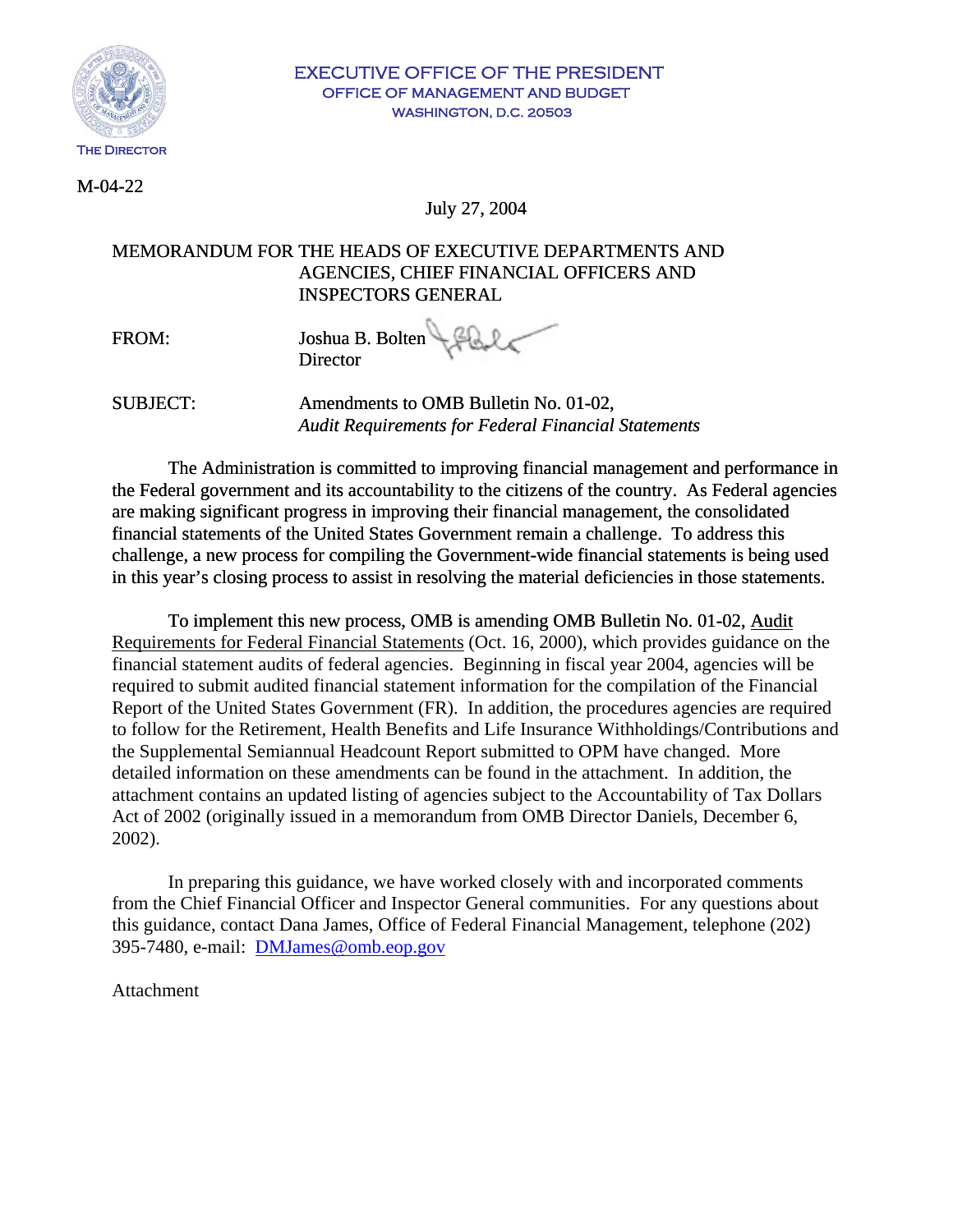### 1. Summary.

1

### *New Audit Requirement.*

*(a) Insert new Section 12 and Appendices J and K into OMB Bulletin No. 01-02, dated October 16, 2000.*

Beginning with FY 2004, the significant entities to the FR will be required to submit special-purpose financial statements to the Financial Management Service (FMS) for the compilation of the  $FR<sup>1</sup>$  $FR<sup>1</sup>$  $FR<sup>1</sup>$ . The special-purpose financial statements must be submitted no later than November 18 following the end of the fiscal year for which the financial statements were prepared. The special-purpose financial statements are the result of a new compilation process designed to provide a direct linkage between the agencies' audited, consolidated department-level financial statements and the FR. This new process will aid in resolving material deficiencies of the FR cited by the U.S. Government Accountability Office (GAO, formerly the U.S. General Accounting Office). The significant entities' auditors will opine on the special-purpose financial statements, including the reclassified balance sheet, statement of net cost, statement of changes in net position, and the accompanying notes.

### *Clarification and Technical Amendments.*

*(b) Replace Appendices A and B of OMB Bulletin No. 01-02, dated October 16, 2000.* 

This document provides clarification of the applicability of OMB Bulletin No. 01- 02 to include the revised listing of executive departments and agencies required to prepare financial statements under the requirements of the Accountability of Tax Dollars Act of 2002 (Appendix A) and the revised listing of components of executive departments and agencies required to prepare financial statements (Appendix B). In a memorandum from the Director of OMB dated December 6, 2002 and clarified in a memorandum from the Deputy Director for Management dated March 20, 2003, agencies subject to the Accountability of Tax Dollars Act of 2002 are required to follow OMB Bulletin No. 01-09 Form and Content of Agency Financial Statements, as amended. Agencies subject to the Form and Content of Agency Financial Statements are also subject to OMB Bulletin No. 01-02 Audit of Federal Financial Statements, as amended.

<span id="page-1-0"></span><sup>1</sup> The significant entities to the Financial Report of the U.S. Government (FR) are identified in the Department of the Treasury's Financial Manual (TFM) Volume I, Part 2, Chapter 4700, <http://www.fms.treas.gov/factsi/v1p2c470.pdf>. The significant entities to the FR are referenced in the TFM as the "verifying agencies," in relation to their responsibilities within the Governmentwide Financial Report System (GFRS).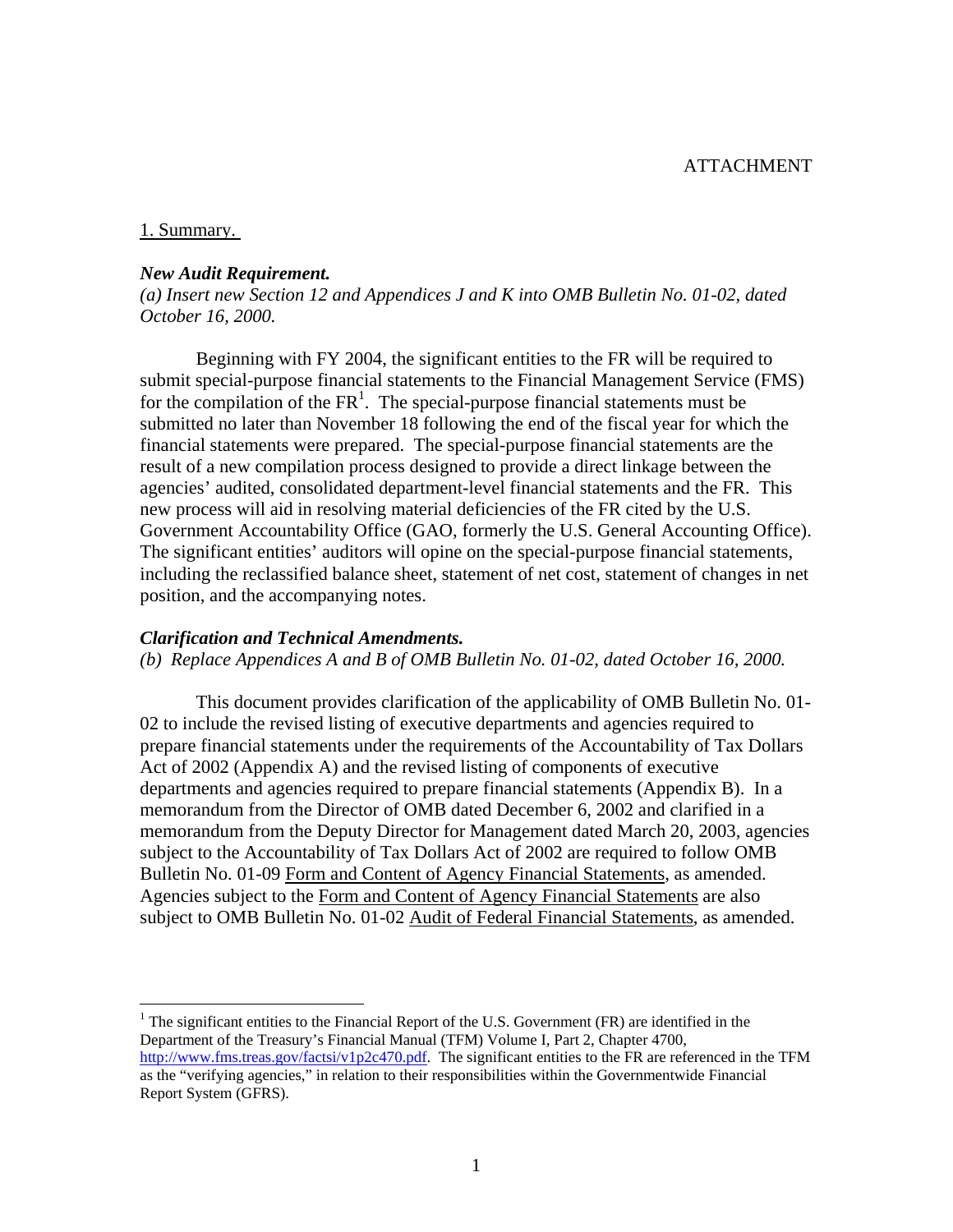*(c) Replace Section 10 and Appendix I-2 of OMB Bulletin No. 01-02, dated October 16, 2000.* 

This document revises the instructions for the OPM agreed upon procedures (AUPs). Under the e-Payroll initiative, agencies no longer continuing to provide payroll service will migrate to one of the four selected providers: Department of Agriculture's National Finance Center, Department of the Interior's National Business Center, Department of Defense's Defense Finance and Accounting Service and General Services Administration. The migrations are occurring on a phased approach; therefore, the auditor of the payroll provider as of March 31 should be the entity conducting the AUPs.

The auditor of the payroll provider shall combine the results of the AUPs into a single report. The auditor of the payroll provider shall apply the AUPs separately to all CFO Act agencies and to other entities consisting of 30,000 or more employees that it services. The report shall be due to OPM by October 1.

2. Applicability. The amendments to OMB Bulletin No. 01-02 apply to audits of financial statements of executive departments and agencies and certain components of these agencies, listed in the revised Appendices A and B, respectively, unless otherwise specified. The new requirement for the audit of the special-purpose financial statements applies only to the significant entities to the  $FR<sup>2</sup>$ .

3. Effective Date. The new requirement for an opinion on the special-purpose financial statements and accompanying notes summarized in paragraph 1(a) is effective for fiscal year 2004 and beyond. The clarification in paragraph 1 (b) is effective immediately. The technical amendments described in paragraph 1 (c) are effective for financial statements prepared for fiscal year 2004 and beyond.

4. Copies. Individual copies of this memorandum may be obtained from the OMB home page on the Internet at [http://www.whitehouse.gov/OMB/.](http://www.whitehouse.gov/OMB/) Copies of OMB Bulletin No. 01-02, as amended, may also be obtained from the OMB home page.

<span id="page-2-0"></span><sup>2</sup> The significant entities to the Financial Report of the U.S. Government (FR) are identified in the Department of the Treasury's Financial Manual (TFM) Volume I, Part 2, Chapter 4700, <http://www.fms.treas.gov/factsi/v1p2c470.pdf>. The significant entities to the FR are referenced in the TFM as the "verifying agencies," in relation to their responsibilities within the Governmentwide Financial Report System (GFRS).

 $\overline{a}$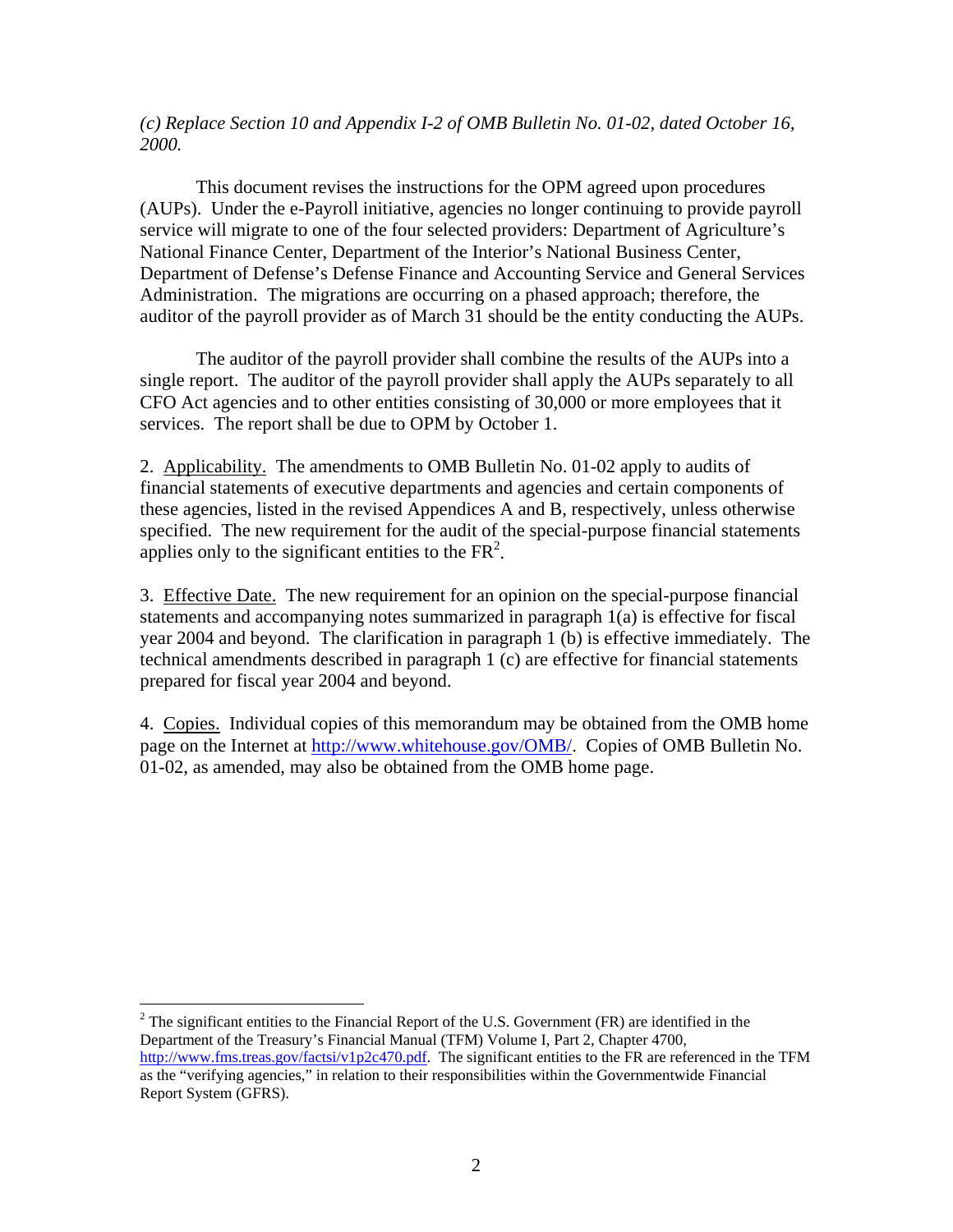10. AGREED-UPON PROCEDURES: RETIREMENT, HEALTH BENEFITS, AND LIFE INSURANCE WITHHOLDINGS/CONTRIBUTIONS AND SUPPLEMENTAL SEMIANNUAL HEADCOUNT REPORT SUBMITTED TO THE OFFICE OF PERSONNEL MANAGEMENT (OPM).The Agreed-Upon Procedures (AUPs) enumerated in Appendix I-1 shall be performed annually in accordance with Statements of Standards for Attestation Engagements, AT Section 201, "Agreed-Upon Procedures Engagements." The AUPs are designed to assist OPM in assessing the reasonableness of the Retirement, Health Benefits, and Life Insurance withholdings/contributions as well as semiannual headcount information submitted by agencies. The sufficiency of the procedures is solely the responsibility of the Inspector General and the Associate Director for Management and Chief Financial Officer of OPM and shall be applied to the 11 months ended August 31 of each year.

- a. The auditor of each payroll provider shall apply the AUPs separately (1) for each entity designated as subject to the CFO Act in Appendix A; (2), the Department of Homeland Security; and (3) each entity not designated as subject to the CFO Act that has 30,000 or more employees.
- b. Although the auditor must perform the AUPs separately for each applicable entity, the auditor shall combine the results into a single report.
- c. The auditor of the payroll provider is the principal auditor for the purpose of performing the AUPs. The auditors of customer agencies shall participate to the extent necessary to ensure that the AUPs are performed effectively and within the established timeframes.
- d. In light of the migration of payroll servicing responsibilities under the e-Payroll initiative, the payroll provider as of March 31 shall be responsible for assuring that the AUPs are performed and reported upon.
- e. The report on the performance of the AUPs shall be submitted no later than *October 1*. To the extent practical, management's comments on the auditor's findings shall be included in the report.
- f. If a specific AUP cannot be performed, the auditor must propose to OPM's Office of the Inspector General (OIG) in writing no later than *July 15* at the address in 10. g. an alternative procedure that would accomplish the AUPs' objectives. In addition, auditors shall notify OPM's OIG by *September 1* of any other anticipated difficulties in completing the procedures and submitting the required report by October 1.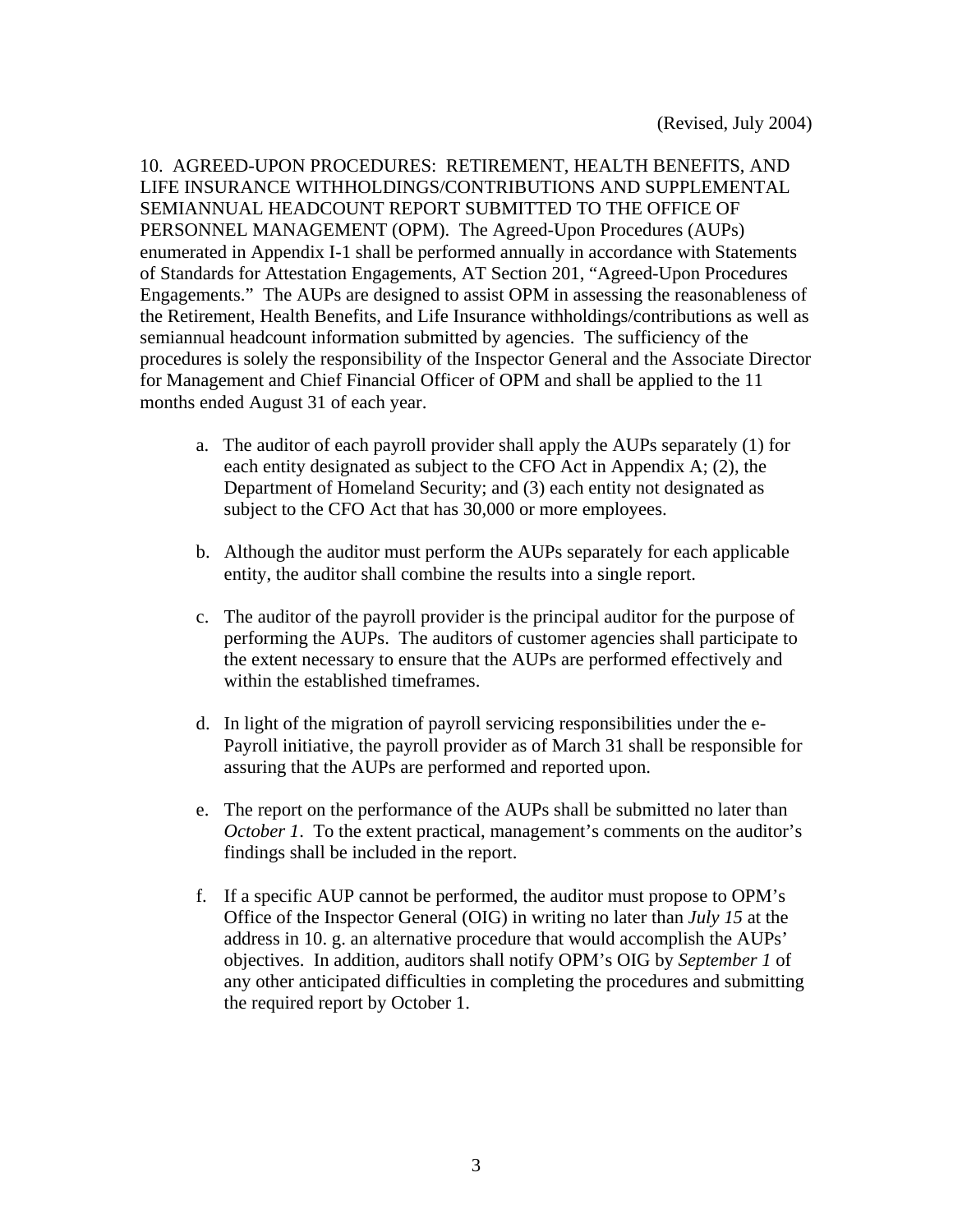g. Agencies shall submit three copies of the report on the application of these procedures to OPM's OIG at the address below or, alternatively, may email the report as a PDF attachment to [MREsser@opm.gov,](mailto:Michael.Esser@opm.gov) with a cc: to [Finance@opm.gov](mailto:Finance@opm.gov).

> U.S. Office of Personnel Management Office of Inspector General Room 6400 1900 E Street, N.W. Washington, DC 20415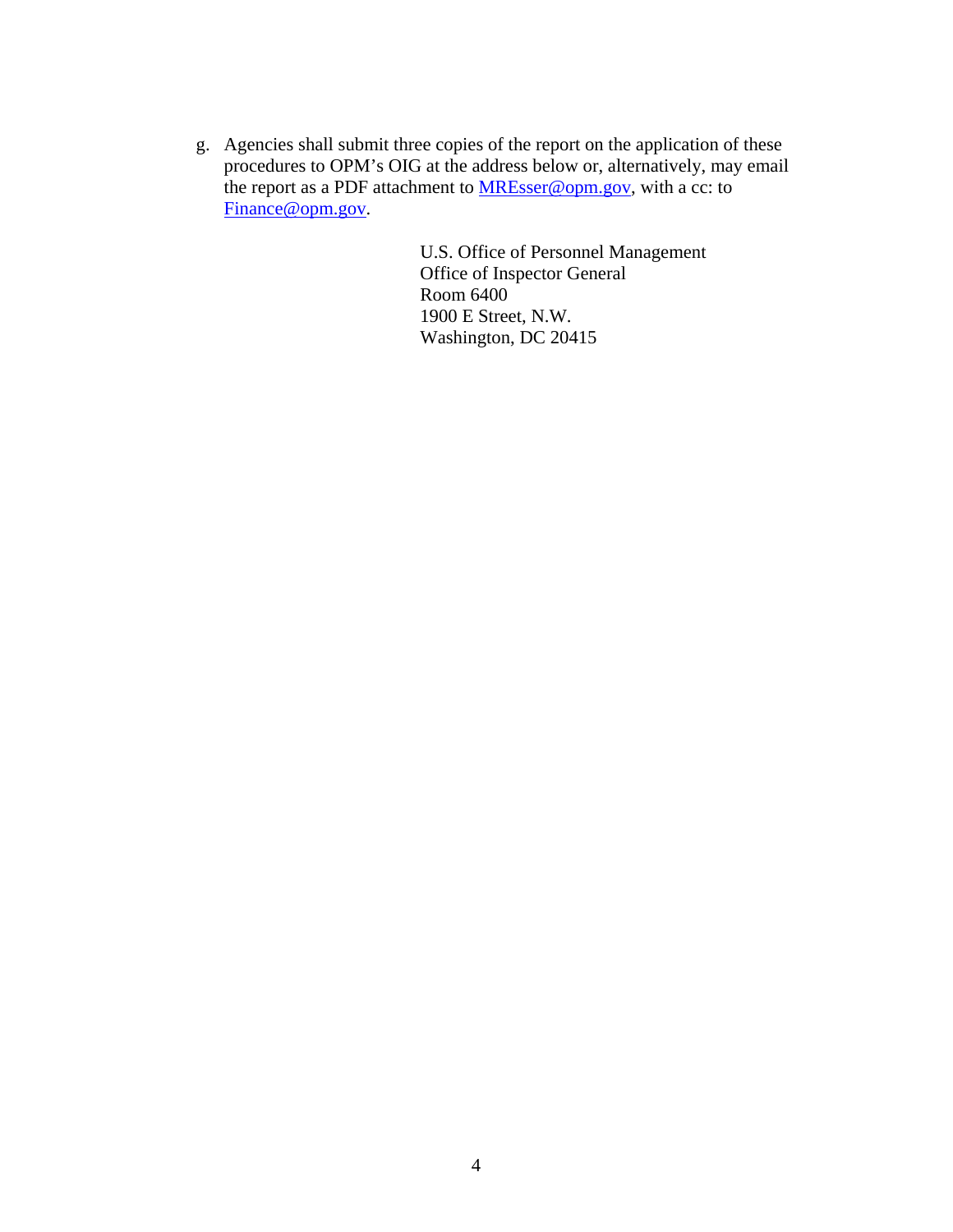# 12. AUDIT OF THE SPECIAL-PURPOSE FINANCIAL STATEMENTS

The Government Management Reform Act of 1994 requires the Secretary of the Treasury, in coordination with the Director of the Office of Management and Budget (OMB), to annually prepare and submit to the President and the Congress an audited financial statement for the preceding fiscal year for the executive branch of the United States Government.

Beginning with fiscal year 2004, the Department of the Treasury's Financial Management Service (FMS) will prepare the FR using special-purpose financial statements and accompanying notes submitted by the significant entities to the  $FR<sup>3</sup>$  $FR<sup>3</sup>$  $FR<sup>3</sup>$  and adjusted trial balances from the remainder of the entities included in the FR. In addition to submitting the special-purpose financial statements, the significant entities to the FR are also required to submit intragovernmental balance information by trading partner. The intragovernmental balance information by trading partner is required to be subjected to agreed upon procedures as defined by the FMS in the Department of the Treasury's Financial Manual (TFM) Volume I, Part 2, Chapter 4700 (hereinafter referred to as the TFM Chapter 4700).

 The special-purpose financial statements include the reclassified balance sheet, statement of net cost and statement of changes in net position and the accompanying notes. The special-purpose financial statements are required to be audited and audit reports are to be submitted to the FMS, OMB and General Accounting Office. An illustrative auditor's report is provided in Appendix J.

- a. Frequency of Audits. Audits shall be performed annually. For FY 2004, the audit shall apply only to the FY 2004 special-purpose financial statements and accompanying notes.
- b. Responsibility of Audit. For purposes of this section, the significant entities to the Financial Report of the U.S. Government, as identified in the TFM Chapter 4700, shall subject their special-purpose financial statements to an audit by the Inspector General (IG) of the agency or by an independent auditor as determined by the IG.
- c. Communication. There shall be open and timely communication between agency management, including the CFO, and the Inspector General (and the audit firm, if the audit is contracted out) throughout the audit process. The purpose of this communication is to ensure that all parties are kept up

1

<span id="page-5-0"></span> $3$  The significant entities to the Financial Report of the U.S. Government (FR) are identified in the Department of the Treasury's Financial Manual (TFM) Volume I, Part 2, Chapter 4700, <http://www.fms.treas.gov/factsi/v1p2c470.pdf>. The significant entities to the FR are referenced in the TFM as the "verifying agencies," in relation to their responsibilities within the Governmentwide Financial Report System (GFRS).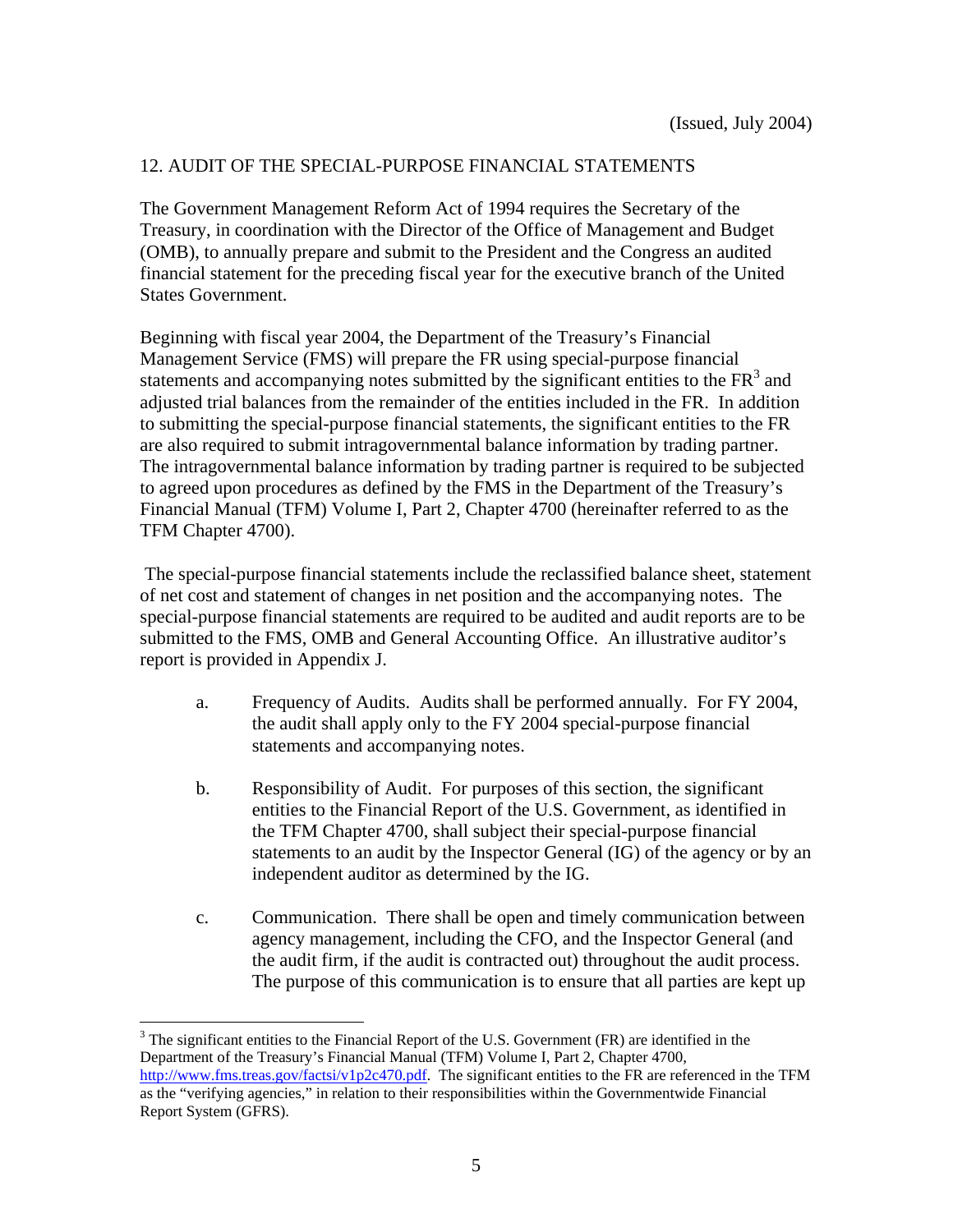to date on the progress and results of the audit to avoid "surprises" at the end. Matters that should be communicated include, but are not limited to, the following:

- (1) The audit timetable and changes thereto,
- (2) Issues or problems arising in the conduct of the audit, including the inability or difficulty in gaining access to records or lack of cooperation of agency personnel, and
- (3) Potential audit findings as they are developed, including indications of materially misstated or unsupported amounts in the special-purpose financial statements and accompanying notes, reportable conditions and material weaknesses in internal control, and material noncompliance with TFM Chapter 4700.
- d. Scope of Audit. The special-purpose financial statements shall be audited in accordance with Government Auditing Standards and the provisions of this bulletin. The audit of the special-purpose financial statements shall encompass and leverage the audit work performed relative to the general purpose financial statements (referred to as "principal statements and related notes" elsewhere in the bulletin). The purpose of the audit of the special-purpose financial statements is not to duplicate the audit work performed relative to the general purpose financial statements, but to provide an additional level of assurance on the process of reclassifying the agencies audited general purpose financial statements to the formats of the special-purpose financial statements, pursuant to the presentation requirements set forth in the TFM Chapter 4700, and the accompanying notes.
	- (1) The auditor shall determine whether the special-purpose financial statements and accompanying notes fairly present, in all material respects, in conformity with the accounting principles generally accepted in the United States of America and the presentation requirements set forth in the TFM Chapter 4700, the financial position, net costs and changes in net position.
	- (2) If the auditor is unable to determine whether the special-purpose financial statements are fairly presented, the auditor shall, to the extent practicable, obtain sufficient evidence about closing balances to enable the auditor to opine on the subsequent year's special-purpose financial statements.
	- (3) The auditor shall perform the procedures described in AU Section 558, "Required Supplementary Information," of the Codification of Statements on Auditing Standards for the Other Data information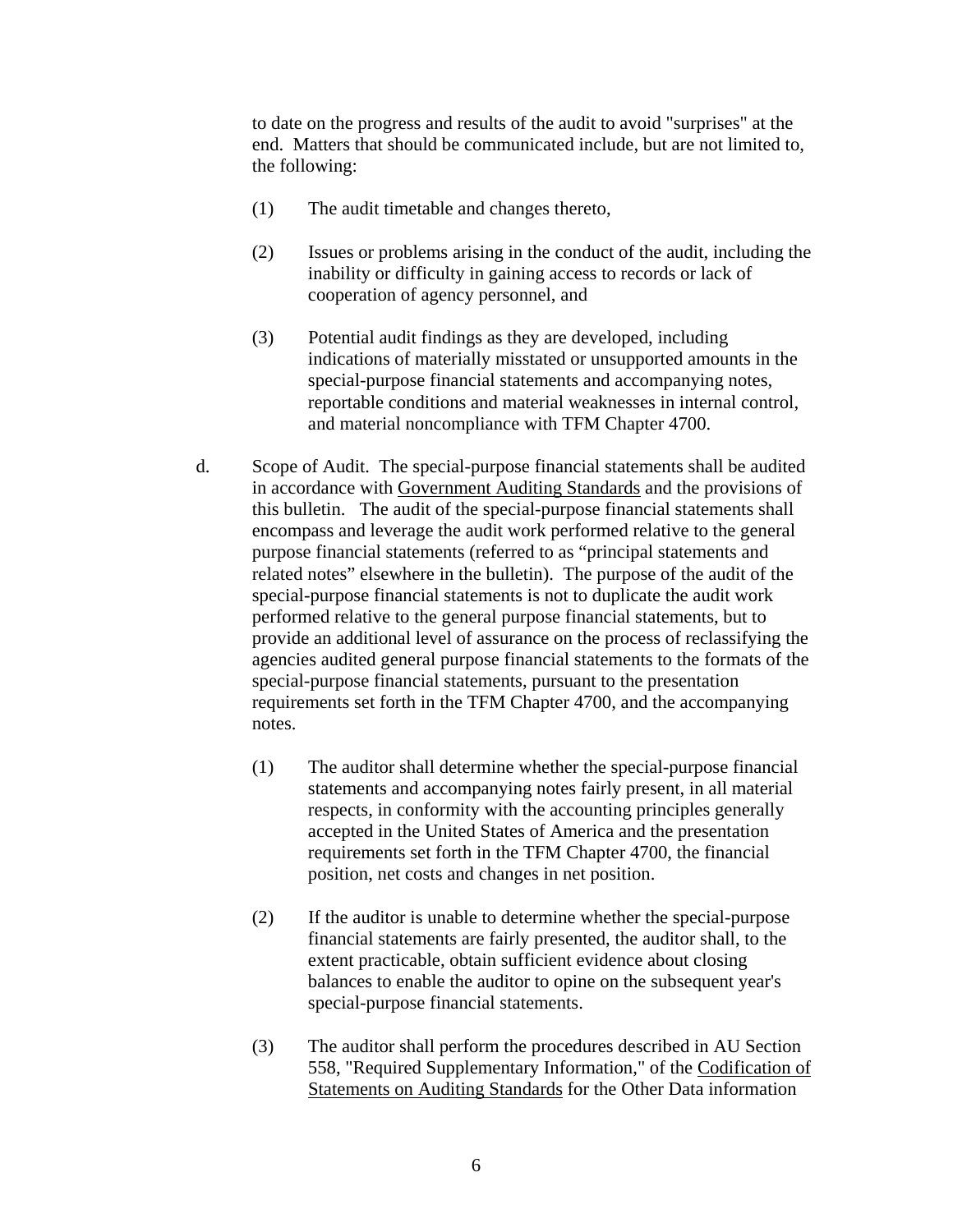as required and defined in the TFM Chapter 4700. The auditor shall assess whether the Other Data (Stewardship Information and Supplementary Information) is materially consistent with the information in the special-purpose financial statements.

- (4) The internal control relating to the special–purpose financial statements reporting shall encompass the internal control relating to the general purpose financial statements, upon which the special-purpose financial statements are based. The auditor shall also obtain an understanding of the internal control over the financial reporting process for the special-purpose financial statements and perform tests of those controls. Providing an opinion on the internal control relating to the special-purpose financial statements reporting is not an objective of this audit.
- (5) The reporting on compliance with laws and regulations shall encompass the compliance reporting related to the general purpose financial statements upon which the special-purpose financial statements are based. In addition, with respect to compliance with the TFM Chapter 4700, the auditor shall perform tests of compliance with that chapter that could have a direct and material effect on the special-purpose financial statements. Providing an opinion on the compliance with the TFM Chapter 4700 requirements is not an objective of this audit.
- (6) The auditor shall obtain written representation from management as part of an audit conducted in accordance with this bulletin. It is encouraged that the audit of the financial reporting process for the special-purpose financial statements be conducted simultaneously with the audit of the general purpose financial statements. In this circumstance, management may combine its representations for the audits of the special-purpose financial statements and the general purpose financial statements. See Appendix K: Illustrative Management Representation Letter for the Special-Purpose Financial Statements.
- e. Audit report. An audit report on the special-purpose financial statements, internal control over the financial reporting process for the special-purpose financial statements, and compliance with TFM Chapter 4700 shall be prepared at the completion of the audit in accordance with Government Auditing Standards. The audit report shall be submitted to the agency head in sufficient time to enable the agency head to meet the due date for submitting the audited special-purpose financial statements no later than November 18 following the end of the fiscal year for which the financial statements were prepared. The audit results shall be discussed with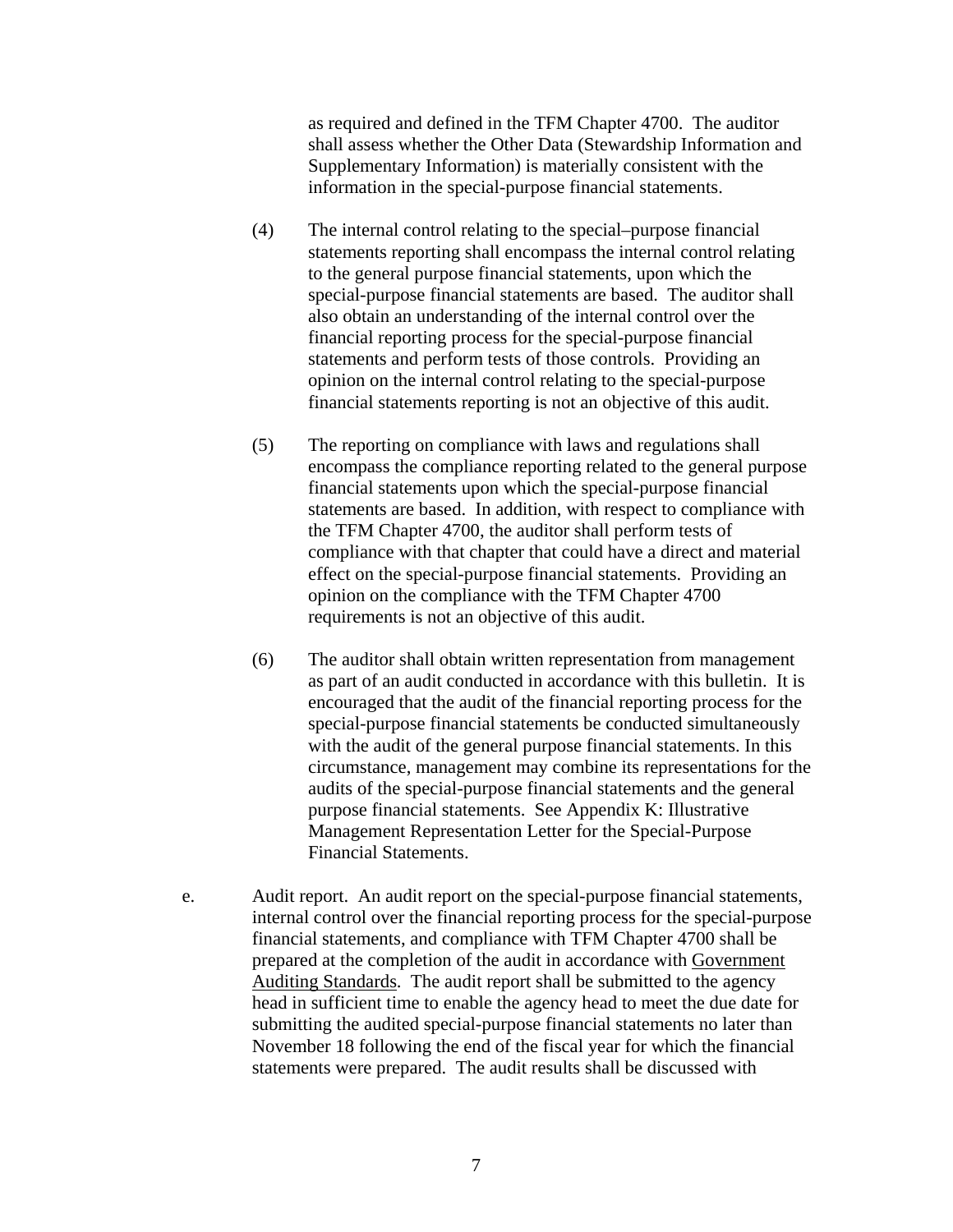management as soon as practicable but, in any case, prior to issuance of the audit report.

- (1) The audit report shall state that the audit was made in accordance with Government Auditing Standards and the provisions of this bulletin.
- (2) The audit report shall include:
	- (a) An opinion as to whether the reporting entity's specialpurpose financial statements are fairly presented in all material respects in conformity with accounting principles generally accepted in the United States and the presentation pursuant to the requirements of the TFM Chapter 4700. See AU Section 623.25 of the Codification of Statements on Auditing Standards.
		- (i) If the special-purpose financial statements are materially affected by a departure from the presentation requirements of the TFM Chapter 4700, the auditor shall issue a qualified or adverse opinion and include an explanatory paragraph that describes the departure(s) from those standards and, if practicable, the effects of the departure(s) on assets, liabilities, and net position; net costs and changes in net position. If the effects of the departure(s) are disclosed in a note to the specialpurpose financial statements, the explanatory paragraph may be shortened by referring that note.
		- (ii) If the auditor disclaims an opinion, the report shall describe why the auditor was unable to conduct the audit in accordance with Government Auditing Standards and this bulletin. If material weaknesses and other reportable conditions prevented the conduct of the audit in accordance with Government Auditing Standards and this bulletin, such conditions shall be included in the report on internal control described in paragraph 12.e.(2)(b), along with recommendations for correcting the condition(s).
		- (iii) With respect to reporting on other data referred to in paragraphs 12.d.(3), the auditor shall follow AU Section 551.15 of the Codification of Statements on Auditing Standards.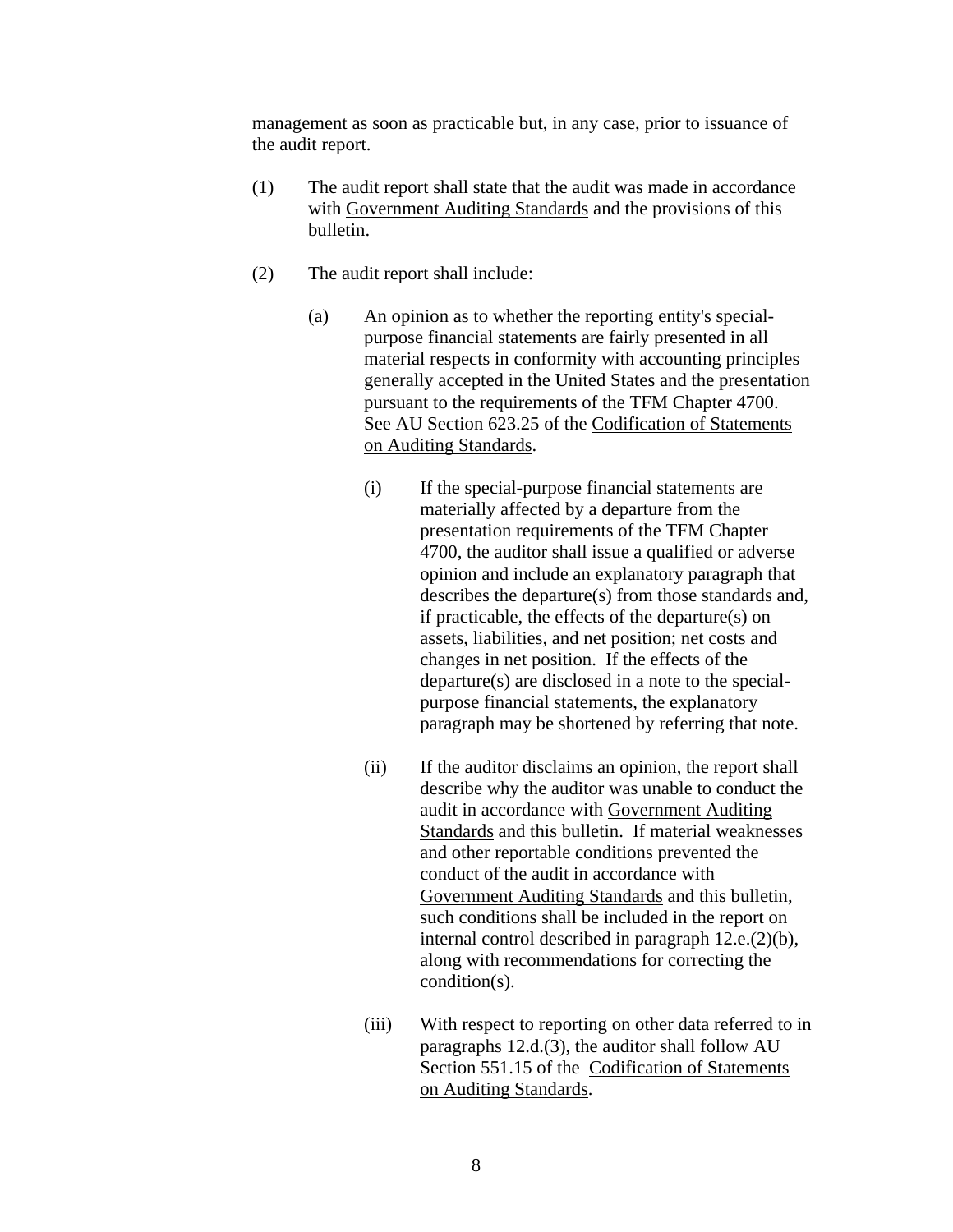- (b) A section on internal control, which shall at a minimum:
	- (i) State that, with respect to internal control over the financial reporting process for the special-purpose financial statements as described in paragraph 12.d.(4) of this bulletin, the auditor obtained an understanding and performed tests of the reporting entity's internal controls.
	- (ii) State that providing an opinion on internal control over the special-purpose financial statements reporting was not an objective of the audit.
	- (iii) Describe reportable conditions and material weaknesses identified during the audit of the special-purpose financial statements.
	- (iv) Reference the report on internal control and compliance with laws and regulations that was issued as part of the audit of the general purpose financial statements.
- (c) A section on the reporting entity's compliance with the TFM Chapter 4700 requirements.
	- (i) The auditor shall report noncompliance with the TFM Chapter 4700 disclosed by audit, except for those instances of noncompliance that, in the auditor's judgment, are immaterial.
		- (aa) Include all facts pertaining to the noncompliance, including the nature and extent of the noncompliance, the primary reason or cause of the noncompliance, and any relevant comments from reporting entity management or employees responsible for the noncompliance.
		- (bb) Provide recommended remedial actions.
- (ii) In the event the audit disclosed no reportable instances of noncompliance, the report shall state that the audit disclosed no reportable instances of noncompliance with the TFM Chapter 4700.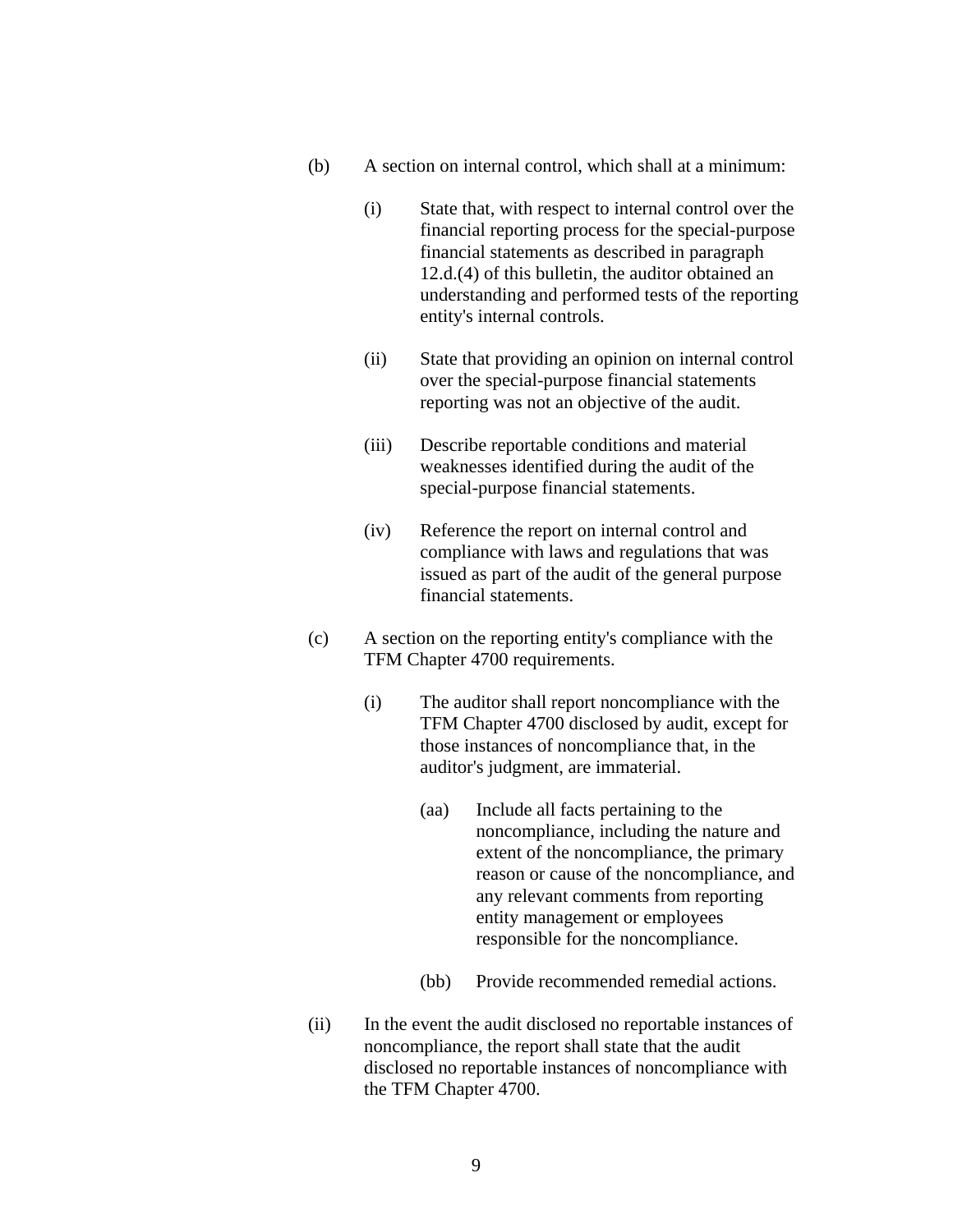- (iii) With respect to the objectives of tests of compliance generally, the auditor's report on compliance shall state that providing an opinion on compliance was not an objective of the audit.
- (iv) Reference the report on internal control and compliance with laws and regulations that was issued as part of the audit of the general purpose financial statements.
- (3) In preparing the reports in paragraph 12.e.(2), the auditor shall report the status of known but uncorrected material findings and recommendations from prior audits that affect the current audit objectives. See Chapter 4, paragraphs 4.14, 4.15 and 4.16 of Government Auditing Standards.
- (4) The reporting entity shall provide comments on the auditor's findings and recommendations included in the audit report, including corrective actions taken or planned and comments on the status of corrective actions taken on prior findings. To the extent practical, these comments shall be included in the audit report, as applicable. If corrective actions are not necessary, an explanatory statement shall be included in the applicable audit report.
- (5) Copies of the audit report shall be distributed no later than November 18 to the head of the executive department or agency and simultaneously submitted to the Department of the Treasury's Financial Management Service, the Office of Management and Budget and the U.S. General Accounting Office.
- f. Management Letter. Other deficiencies in internal control, that are not required to be included in the audit report, but that the auditor considers necessary to communicate, should be separately communicated to management of the reporting entity in a management letter as required by paragraph 6.35 of Government Auditing Standards. If a management letter containing other deficiencies in internal control over the financial reporting process for the special-purpose financial statements is issued, the auditor shall refer to that management letter in the auditor's report (see paragraph 5.16 of Government Auditing Standards).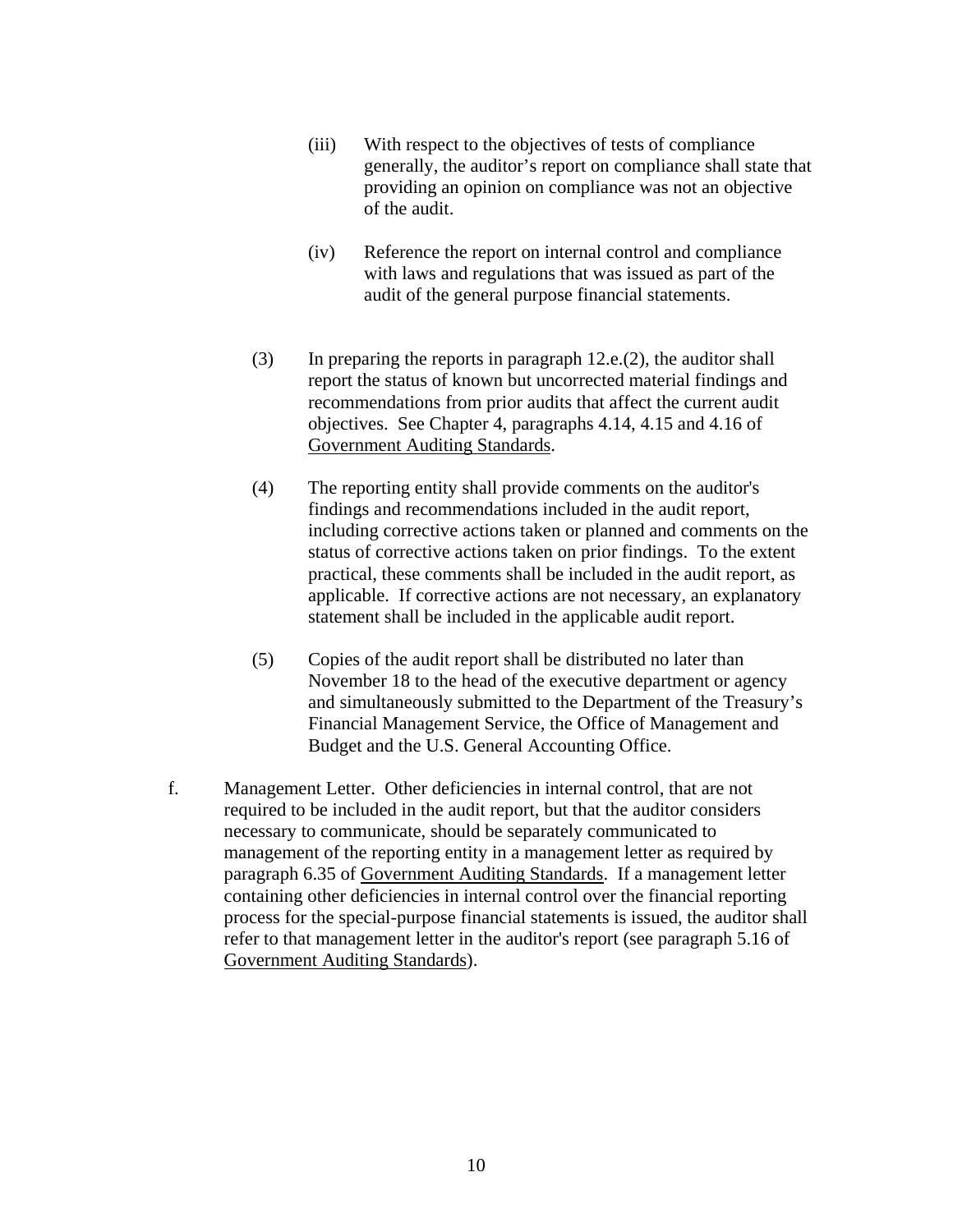### **APPENDIX A (Revised, July 2004)**

## **EXECUTIVE DEPARTMENTS AND AGENCIES REQUIRED TO PREPARE FINANCIAL STATEMENTS**

*Departments and Agencies Subject to the Chief Financial Officers (CFO) Act of 1990* 

Department of Agriculture Department of Commerce Department of Defense Department of Education Department of Energy Department of Health and Human Services Department of Housing and Urban Development Department of the Interior Department of Justice Department of Labor Department of State Department of Transportation Department of the Treasury Department of Veterans Affairs Agency for International Development Environmental Protection Agency General Services Administration National Aeronautics and Space Administration National Science Foundation Nuclear Regulatory Commission Office of Personnel Management Small Business Administration Social Security Administration

### *Agencies Subject to the Accountability of Tax Dollars Act of 2002*

Advisory Council on Historic Preservation African Development Fund Appalachian Regional Commission Architectural and Transportation Barriers Compliance Board Armed Forces Retirement Home Barry Goldwater Scholarship and Excellence in Education Fund Broadcasting Board of Governors Central Intelligence Agency Chemical Safety and Hazard Investigation Board Christopher Columbus Fellowship Foundation Commission on Civil Rights Commission of Fine Arts Commission on Ocean Policy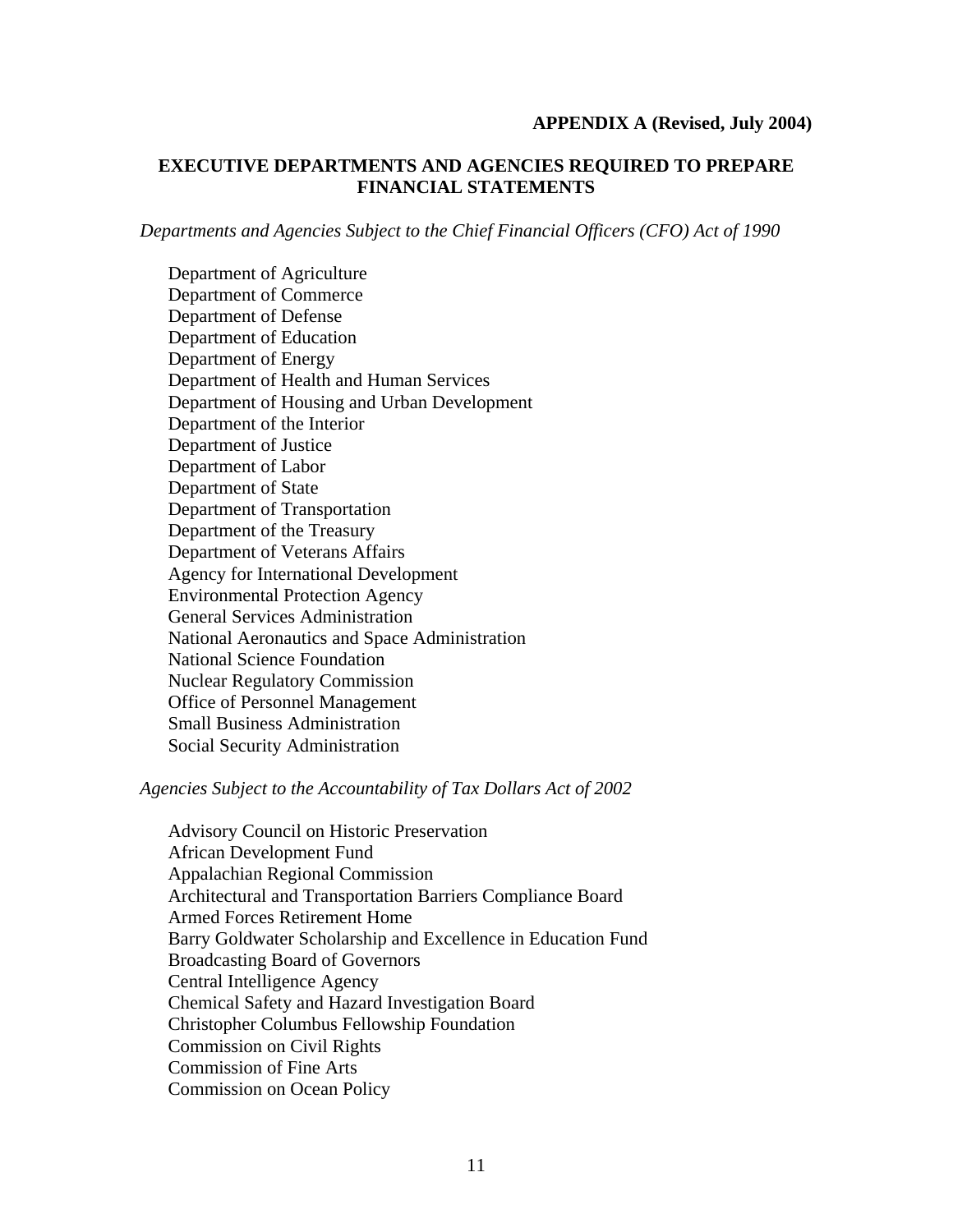Commission for the Preservation of America's Heritage Abroad Committee for Purchase from People Who Are Blind or Severely Disabled Commodities Futures Trading Commission Consumer Product Safety Commission Court Services and Offender Supervision Agency for DC Defense Nuclear Facilities Safety Board Delta Regional Authority Denali Commission Department of Homeland Security Equal Employment Opportunity Commission Farm Credit Administration Farm Credit System Financial Assistance Corporation Farm Credit System Insurance Corporation Federal Communications Commission Federal Election Commission Federal Financial Institutions Examination Council Appraisal Subcommittee Federal Housing Finance Board Federal Labor Relations Authority Federal Mediation and Conciliation Service Federal Mine Safety and Health Review Commission Federal Retirement Thrift Investment Board Federal Trade Commission Harry S. Truman Scholarship Fund Institute of American Indian and Alaska Native Culture and Arts Development Institute of Museum and Library Services Inter-American Foundation James Madison Memorial Fellowship Foundation Japan-U.S. Friendship Commission Marine Mammal Commission Merit Systems Protection Board Morris K. Udall Scholarship and Excellence in National Environmental Policy Foundation National Archives and Records Administration National Capital Planning Commission National Commission on Libraries and Information Science National Council on Disability National Credit Union Administration National Endowment for the Arts National Endowment for the Humanities National Labor Relations Board National Mediation Board National Transportation Safety Board National Veterans Business Development Corporation Nuclear Waste Technical Review Board Occupational Safety and Health Review Commission Office of Government Ethics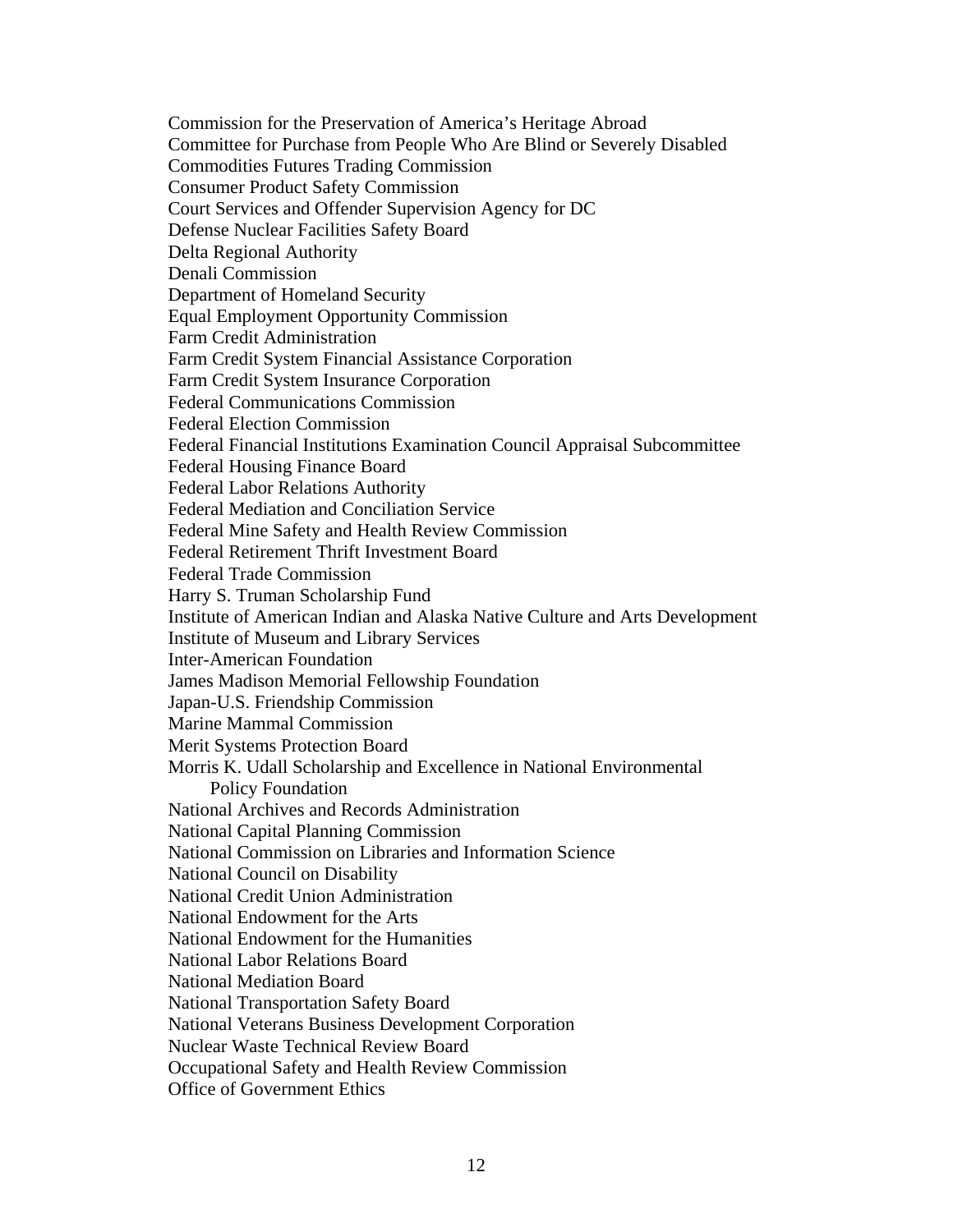Office of Navajo and Hopi Indian Relocation Commission Office of Special Counsel Peace Corps Presidio Trust Railroad Retirement Board Securities and Exchange Commission Selective Service System Smithsonian Institution (SI) SI/John F. Kennedy Center for the Performing Arts SI/National Gallery of Arts SI/Woodrow Wilson International Center for Scholars Trade and Development Agency U.S. Court of Appeals for Veterans Claims U.S. Holocaust Memorial Museum U.S. Interagency Council on Homelessness U.S. International Trade Commission Vietnam Education Foundation White House Commission on the National Moment of Remembrance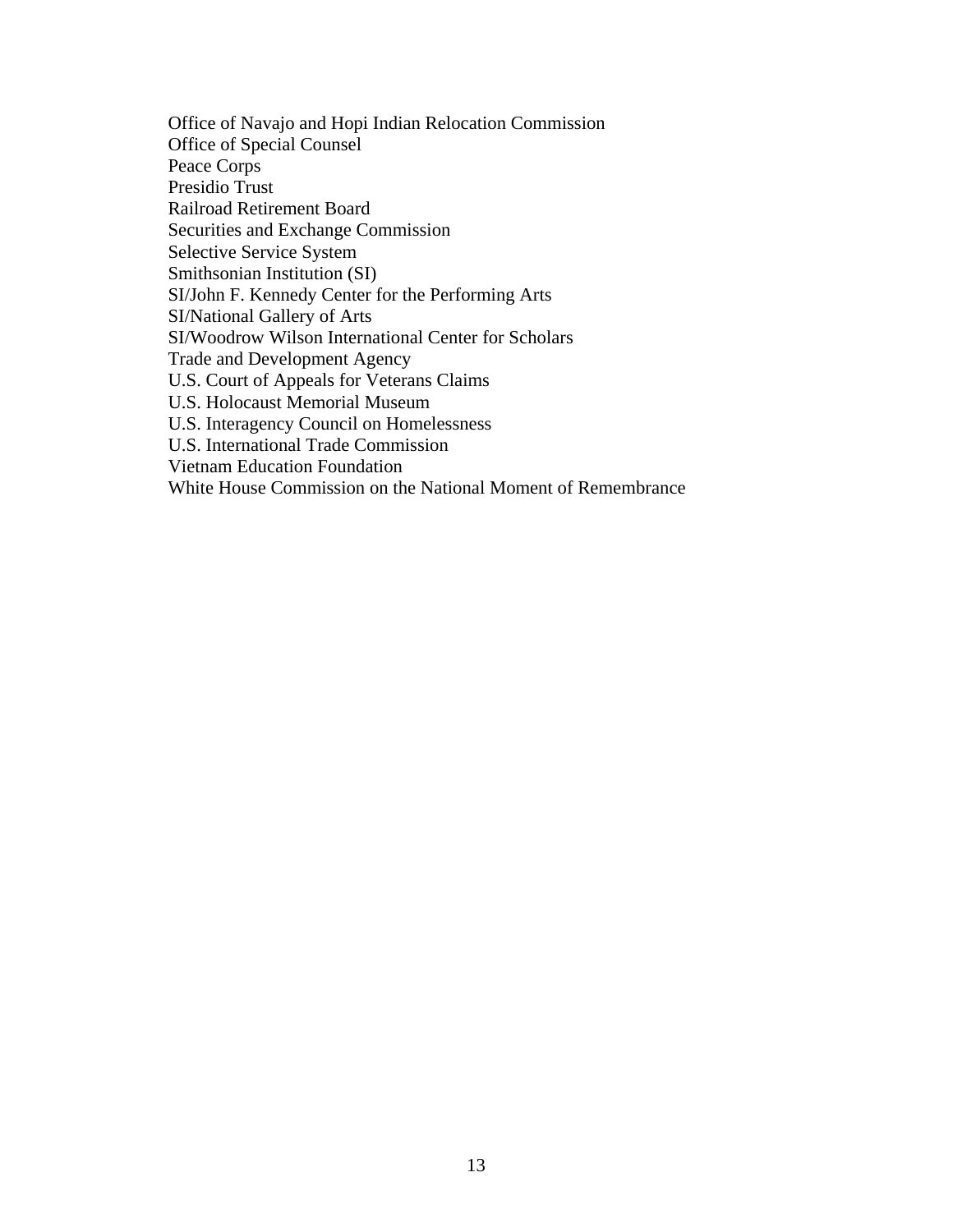### **APPENDIX B (Revised, July 2004)**

## **COMPONENTS OF EXECUTIVE DEPARTMENTS AND AGENCIES REQUIRED TO PREPARE FINANCIAL STATEMENTS**

#### Department of Agriculture

Food and Nutrition Service Forest Service Rural Development Mission Area

#### Department of Defense

Department of Army General Funds Department of Navy General Funds Department of Air Force General Funds Military Retirement Fund U.S. Army Corps of Engineers Civil Works Program Department of Army Working Capital Fund Department of Navy Working Capital Fund Department of Air Force Working Capital Fund

Department of Health and Human Services Centers for Medicare & Medicaid Services

## Department of Transportation

Federal Aviation Administration Highway Trust Fund

Department of the Treasury Internal Revenue Service

### Office of Personnel Management

Civil Service Retirement and Disability Fund Federal Employees Health Benefits Program Federal Employees Life Insurance Program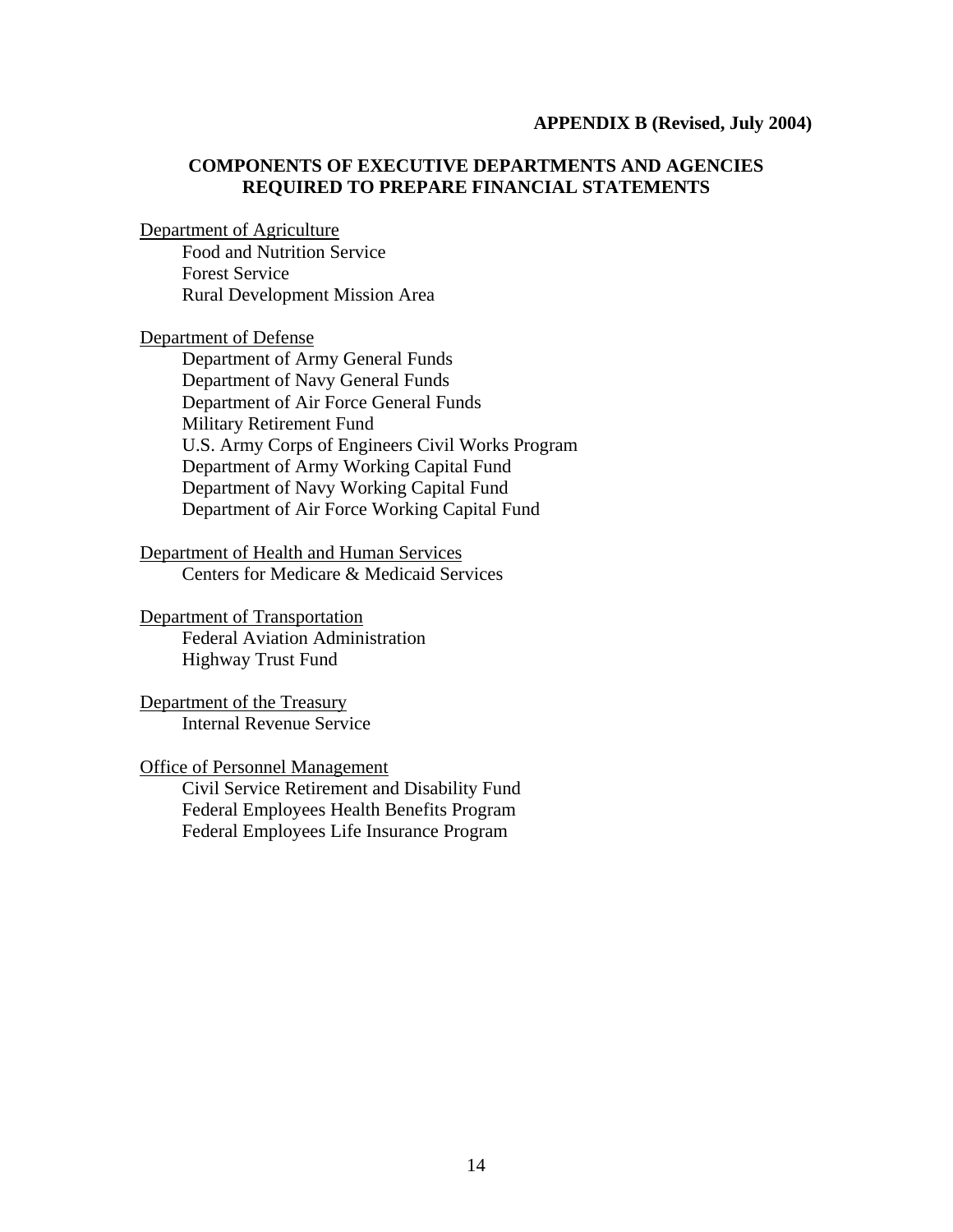## **APPENDIX I-2 (Revised, July 2004)**

# **ILLUSTRATIVE INDEPENDENT ACCOUNTANT'S REPORT ON THE APPLICATION OF AGREED-UPON PROCEDURES**

## To the Inspector General U.S. Office of Personnel Management:

We have performed the procedures described below (or in the attachment), which were agreed to by the Inspector General and Chief Financial Officer of the U.S. Office of Personnel Management (OPM), solely to assist with respect to the employee withholdings and employer contributions reported on the Report of Withholdings and Contributions for Health Benefits, Life Insurance, and Retirement for the payroll periods ended [state dates] and Semiannual Headcount Report as of [state date]. This engagement to apply agreed-upon procedures was performed in accordance with the standards established by the American Institute of Certified Public Accountants. The sufficiency of the procedures is solely the responsibility of the Inspector General and Chief Financial Officer of OPM. Consequently, we make no representation regarding the sufficiency of the procedures described below either for the purpose for which this report has been requested or for any other purpose.

## *Insert the following unless the procedures and findings are in an attachment.*

The procedures and the associated findings are as follows:

# *[Insert procedures and findings]*

We were not engaged to, and did not perform an audit, the objective of which would be the expression of an opinion on the withholdings and contributions for Health Benefits, Life Insurance, and Retirement, and the Headcount Report of the [name of agency or agencies]. Accordingly, we do not express such an opinion. Had we performed additional procedures, other matters might have come to our attention that would have been reported to you.

This report is intended solely for the use of the Inspector General and Chief Financial Officer of OPM and should not be used by those who have not agreed to the procedures and taken responsibility for the sufficiency of the procedures for their purposes.

[*Signature*] [*Date*]

cc: Chief Financial Officer of OPM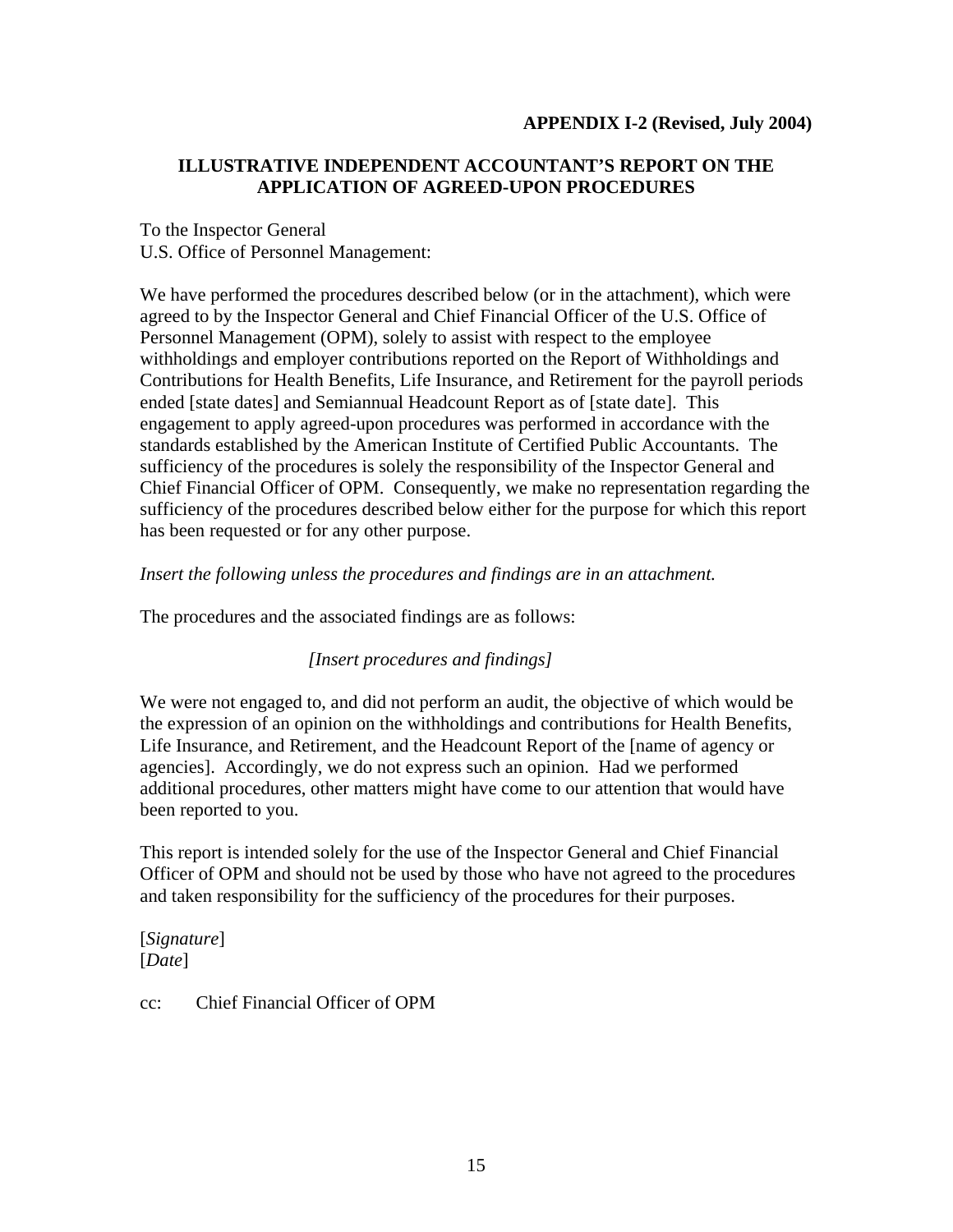# **ILLUSTRATIVE INDEPENDENT AUDITOR'S REPORT ON SPECIAL-PURPOSE FINANCIAL STATEMENTS**

We have audited the accompanying reclassified balance sheet as of September 30, [*insert year*] and the related reclassified statements of net cost and changes in net position for the year then ended (hereinafter referred to as the special-purpose financial statements) contained in the special-purpose closing package of [*name of Federal Agency*]. These special-purpose financial statements are the responsibility of [*name of Federal Agency*]'s management. Our responsibility is to express an opinion on these special-purpose financial statements based on our audit.

We conducted our audit in accordance with auditing standards generally accepted in the United States of America and the standards applicable to financial audits contained in Government Auditing Standards, issued by the Comptroller General of the United States; and, Office of Management and Budget (OMB) Bulletin No. 01-02, Audit Requirements for Federal Financial Statements. Those standards require that we plan and perform the audit to obtain reasonable assurance about whether the special-purpose financial statements are free of material misstatement. An audit includes examining, on a test basis, evidence supporting the amounts and disclosures in the special-purpose financial statements. An audit also includes assessing the accounting principles used and significant estimates made by management, as well as evaluating the overall specialpurpose financial statement presentation. We believe that our audit provides a reasonable basis for our opinion.

The accompanying special-purpose financial statements and accompanying notes contained in the special-purpose closing package have been prepared for the purpose of complying with the requirements of the U.S. Department of the Treasury's Financial Manual (TFM) Volume I, Part 2, Chapter 4700, as described in note X, solely for the purpose of providing financial information to the U.S. Department of the Treasury and U.S. General Accounting Office to use in preparing and auditing the *Financial Report of the U.S. Government*, and are not intended to be a complete presentation of [*name of Federal Agency*]'s financial statements.

In our opinion, the special-purpose financial statements referred to above present fairly, in all material respects, the financial position of [*name of Federal Agency*] as of September 30, [*insert year*], and its net costs and changes in net position for the year then ended in conformity with accounting principles generally accepted in the United States of America and the presentation pursuant to the requirements of the TFM Chapter 4700.

The information included in the Other Data is presented for the purpose of additional analysis and is not a required part of the special-purpose financial statements, but is supplementary information required by the TFM Chapter 4700. We have applied certain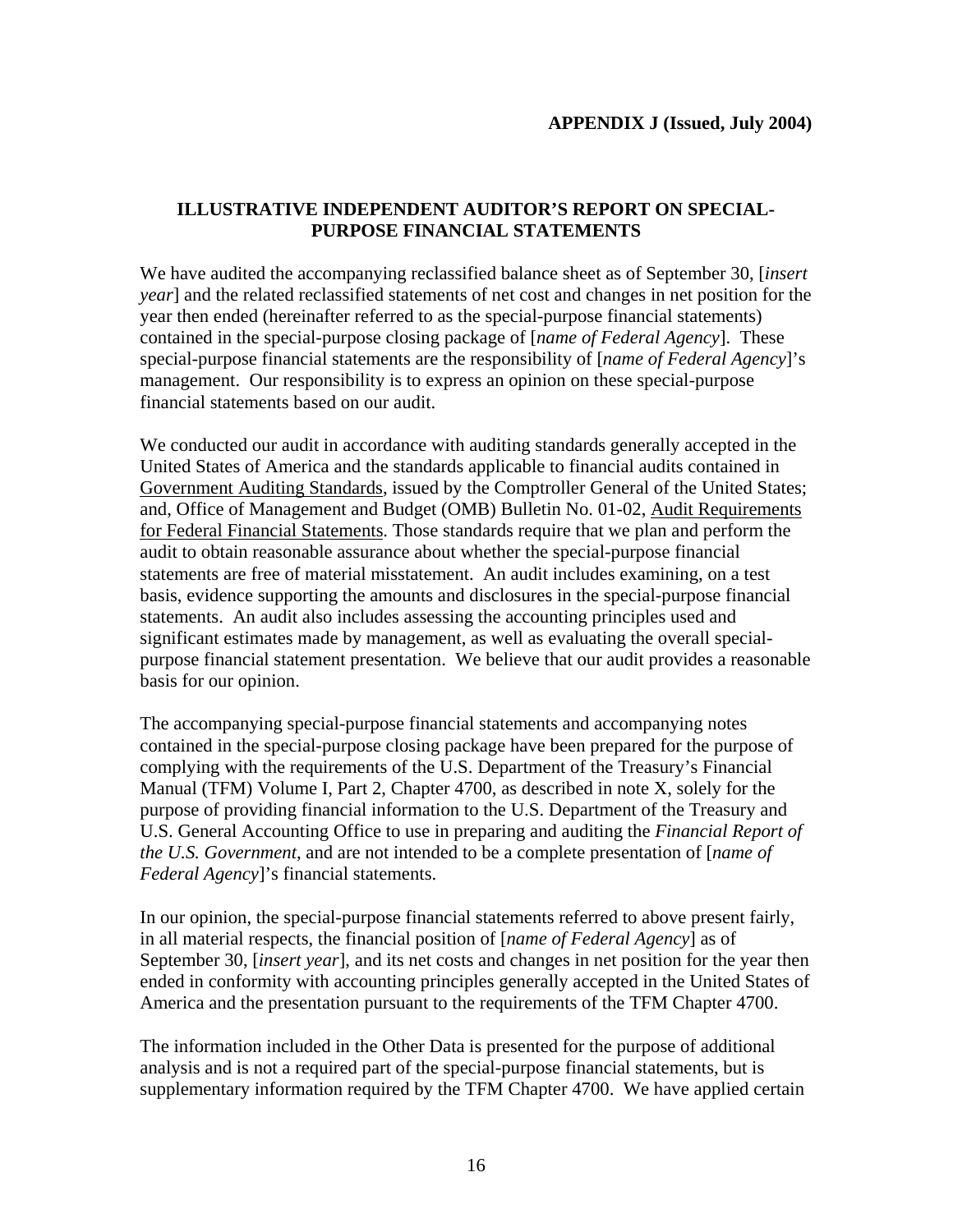limited procedures, which consisted principally of inquiries of management regarding methodology and presentation of this information. We also reviewed such information for consistency with the related information presented in [name of federal agency]'s financial statements. However, we did not audit this information, and accordingly, we express no opinion on it.

In accordance with Government Auditing Standards and OMB Bulletin No. 01-02, we have also issued reports<sup>4</sup> dated [*insert date*] on our consideration of [*name of Federal Agency*]'s internal control over financial reporting and its compliance with certain provisions of laws and regulations. Those reports are an integral part of an audit of general purpose financial statement reporting performed in accordance with Government Auditing Standards and OMB Bulletin No. 01-02, and should be read in conjunction with this report in considering the results of our audit.

In planning and performing our audit of the special-purpose financial statements, we also considered [*name of Federal Agency*]'s internal control over the financial reporting process for the special-purpose financial statements and compliance with the TFM Chapter 4700. Management is responsible for establishing and maintaining internal control over financial reporting, including Other Data, and for complying with laws and regulations, including compliance with the TFM Chapter 4700 requirements.

Our consideration of internal control over the financial reporting process for the specialpurpose financial statements would not necessarily disclose all matters in the internal control over the financial reporting process that might be reportable conditions. Under standards issued by the American Institute of Certified Public Accountants, reportable conditions are matters coming to our attention relating to significant deficiencies in the design or operation of the internal control over financial reporting that, in our judgment, could adversely affect the [*name of Federal Agency*]'s ability to record, process, summarize, and report financial data consistent with the assertions made by management in the special-purpose financial statements. Material weaknesses are reportable conditions in which the design or operation of one or more of the internal control components does not reduce to a relatively low level the risk that misstatements, in amounts that would be material in relation to the special-purpose financial statements being audited, may occur and not be detected within a timely period by employees in the normal course of performing their assigned functions.

We found no material weaknesses in internal control over the financial reporting process for the special-purpose financial statements, and our tests of compliance with the TFM Chapter 4700 requirements disclosed no instances of noncompliance that are required to be reported under Government Auditing Standards and OMB Bulletin No. 01-02. However, providing opinions on internal control over the financial reporting process for the special-purpose financial statements or on compliance with the TFM Chapter 4700

 $\overline{a}$ 

<span id="page-17-0"></span><sup>&</sup>lt;sup>4</sup> If an agency's auditor issues a combined report that includes the audit report on the financial statements, the report on internal control over financial reporting and compliance with certain provisions of laws and regulations, then the language in this section should be modified accordingly.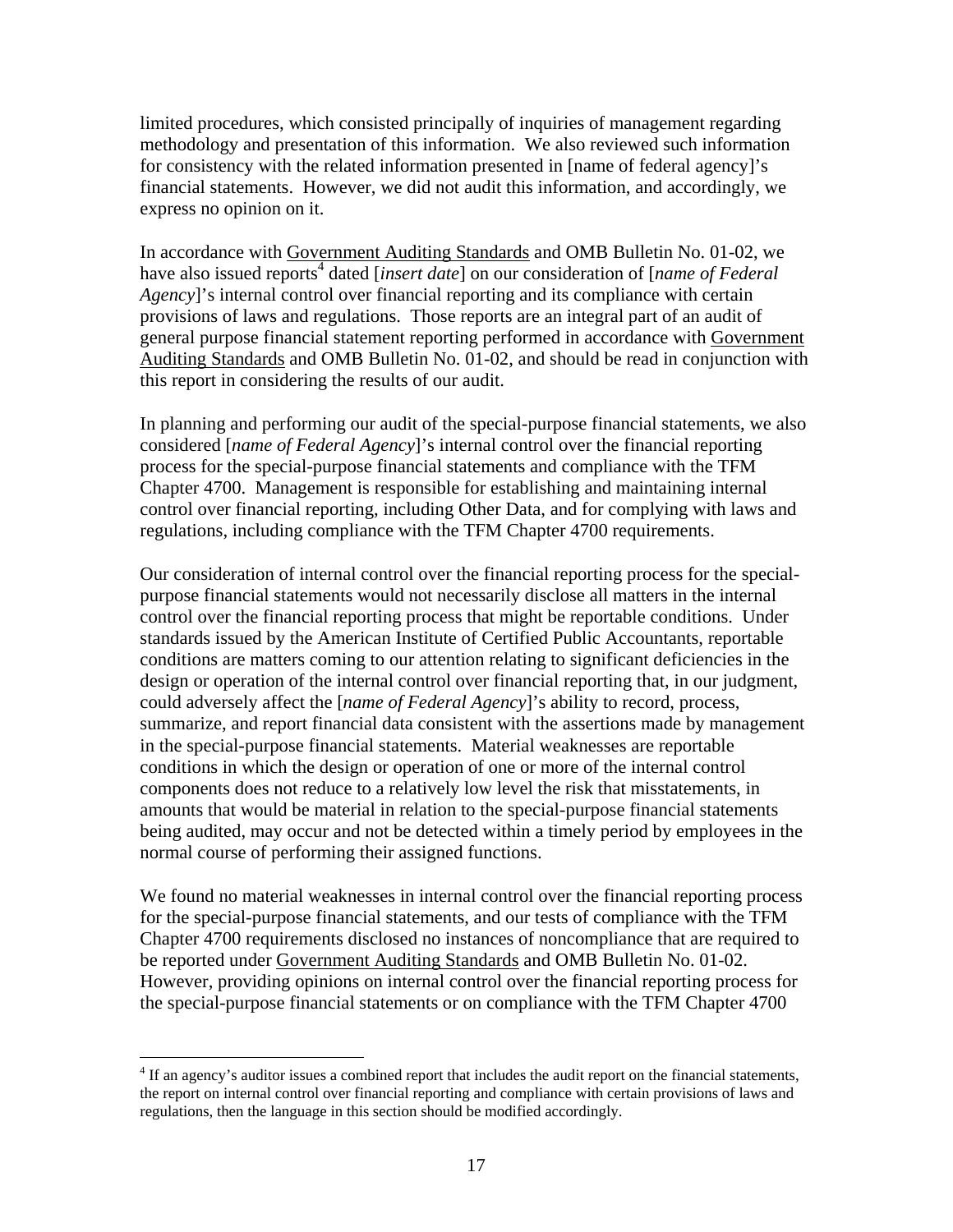requirements were not objectives of our audit of the special-purpose financial statements and, accordingly, we do not express such opinions.

This report is intended solely for the information and use of [*name of Federal Agency*], the U.S. Department of the Treasury, the Office of Management and Budget and the U.S. General Accounting Office in connection with the preparation and audit of the Financial Report of the U.S. Government and is not intended to be and should not be used by anyone other than these specified parties.

[*Signature*] [*Date*]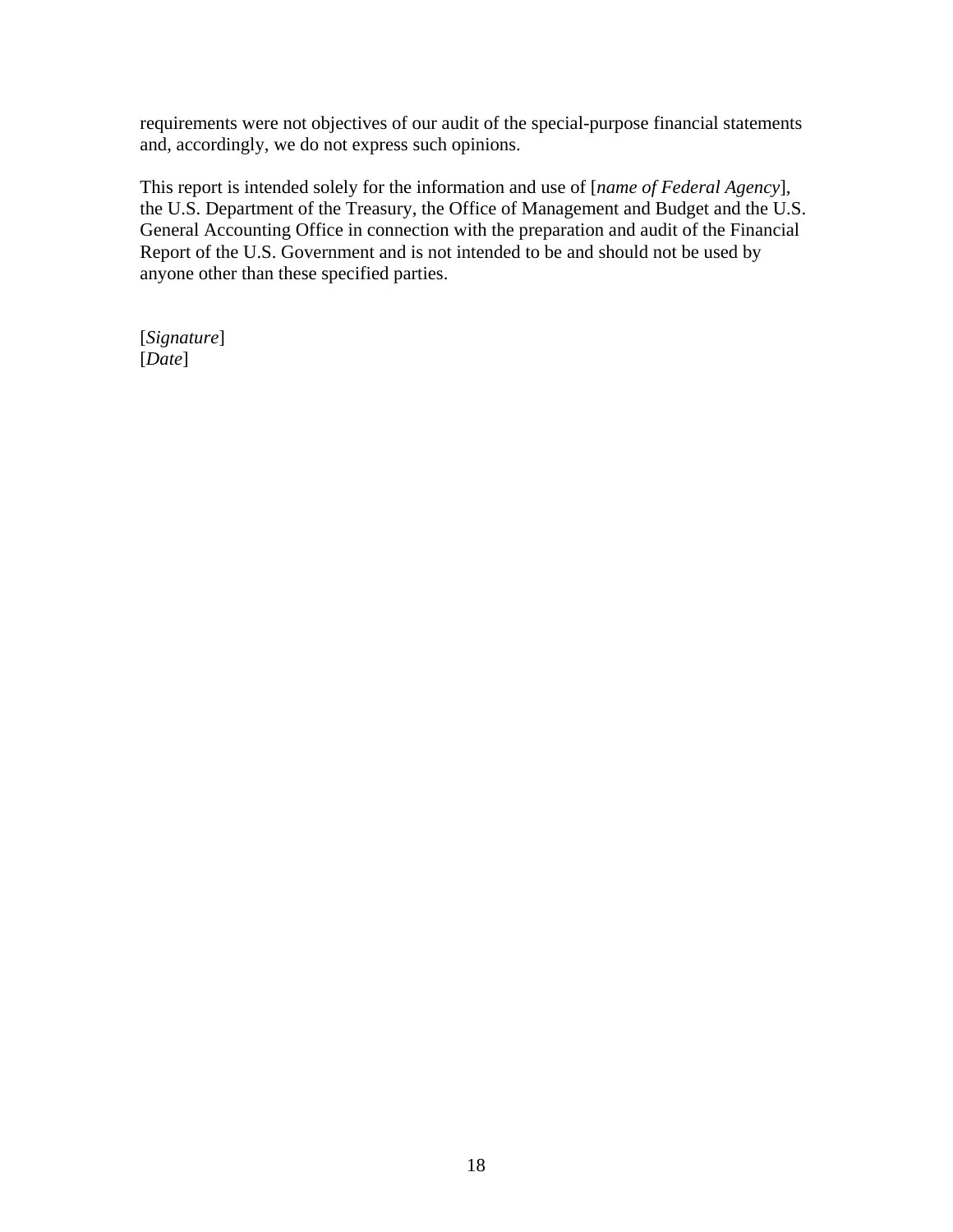Notes to the Special-Purpose Financial Statements

Note X - Special-Purpose Financial Statement Requirements

The Budget and Accounting Procedures Act of 1950 allows the Secretary of the Treasury to stipulate the format and requirements of executive agencies to furnish financial and operational information to the President and the Congress to comply with the Government Management Reform Act of 1994 (GMRA), which requires the Secretary of the Treasury to prepare and submit annual audited financial statements of the executive branch. The Secretary of the Treasury developed guidance in the U.S. Department of the Treasury's Financial Manual (TFM) Volume I, Part 2, Chapter 4700 to provide agencies with instructions to meet the requirements of GMRA. The TFM Chapter 4700 requires agencies to:

- 1. Reclassify all items and amounts on the audited consolidated, departmentlevel balance sheet, statements of net cost, changes in net position/income statement and custodial activity, if applicable, to the special-purpose financial statements;
- 2. Disclose special-purpose financial statement line item amounts identified as Federal by trading partner and amount (amounts should be net of intraagency and intra-departmental eliminations);
- 3. Disclose notes required by Balance Sheet line items and other notes required in the Financial Report of the U.S. Government (FR); and
- 4. Disclose other data not contained in the primary FR financial statements and notes required to meet GAAP requirements.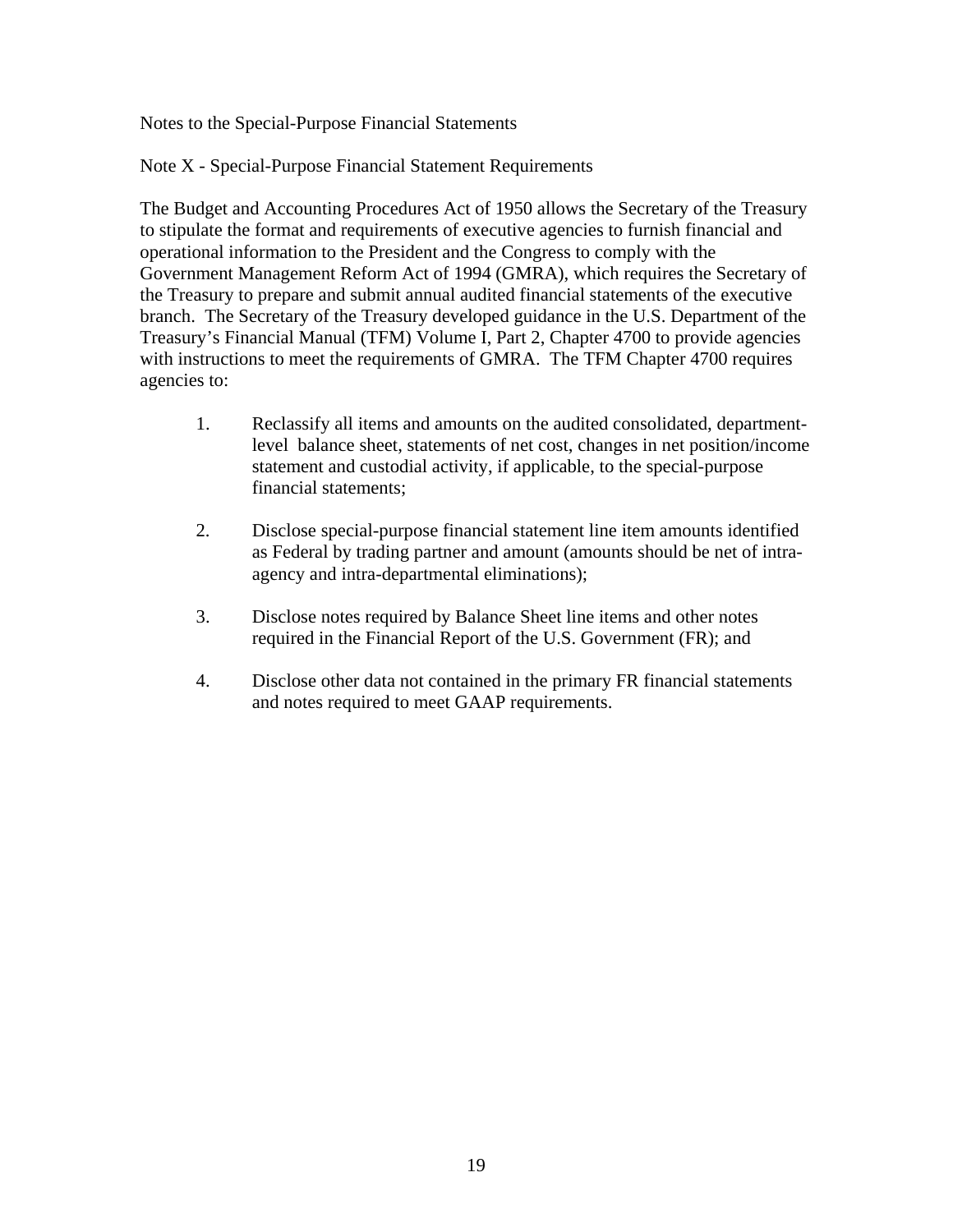## **APPENDIX K (Issued, July 2004)**

# **ILLUSTRATIVE MANAGEMENT REPRESENTATION LETTER FOR THE SPECIAL-PURPOSE FINANCIAL STATEMENTS**

[Entity Letterhead]

[Date of auditor's report]

[Name and title of head of audit organization] [Address of audit organization]

Dear [name of head of audit organization]:

This letter is in connection with your audits of the [name of Federal agency]'s specialpurpose financial statements, including the reclassified balance sheet as of [end of year covered by special-purpose financial statements] and the related statements of net cost and changes in net position for the year then ended for the purpose of expressing an opinion as to whether the special-purpose financial statements are presented fairly, in all material respects, in conformity with generally accepted accounting principles and the presentation requirements set forth in the U.S. Department of the Treasury's Financial Manual (TFM) Volume I, Part 2, Chapter 4700.

We confirm, to the best of our knowledge and belief, the following representations made to you during your audits, that these representations are as of the date of your auditor's report, and pertain to the period covered by the special-purpose financial statements.

- 1. We are responsible for the fair presentation of the special-purpose financial statements in conformity with the accounting principles generally accepted in the United States of America and the presentation requirements set forth in the TFM Chapter 4700.
- 2. The special-purpose financial statements are fairly presented in conformity with the accounting principles generally accepted in the United States of America and the presentation requirements set forth in the TFM Chapter 4700.

*If there are instances of departures from generally accepted accounting principles or noncompliance with the requirements set forth in the TFM Chapter 4700, this statement should be modified to disclose all known instances of departure or noncompliance.* 

3. We have made available to you, all financial records and related data relevant to the reclassification of [name of Federal agency]'s audited, consolidated department-level financial statements to the reclassified special-purpose financial statements and accompanying notes as prescribed in the TFM Chapter 4700.